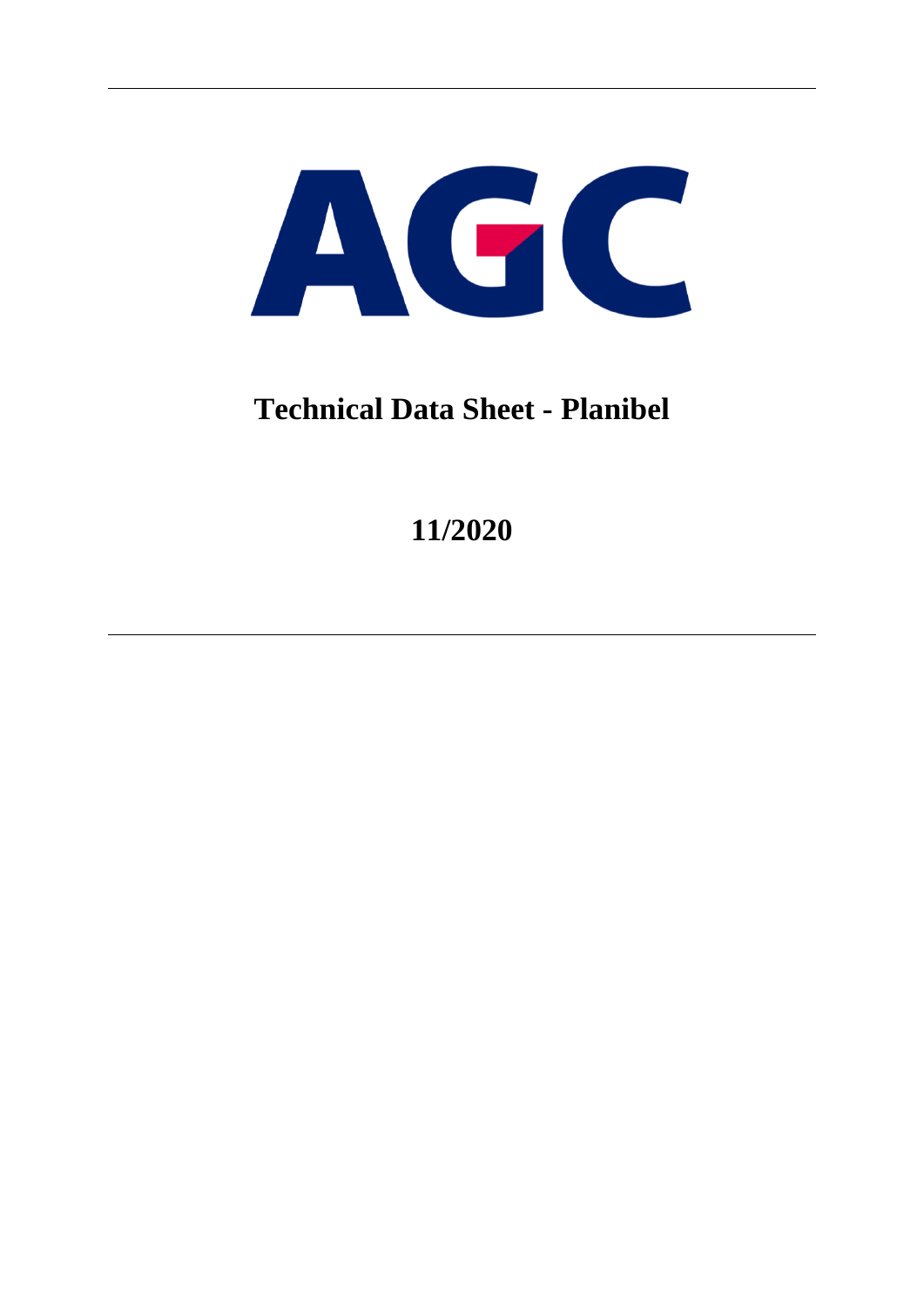| $\mathbf{1}$         |                                 |                                                         |  |
|----------------------|---------------------------------|---------------------------------------------------------|--|
| $\overline{2}$       |                                 |                                                         |  |
| 3                    |                                 | <b>COMPOSITION AND PROPERTIES OF THE FLOAT GLASS3</b>   |  |
|                      | 3.1<br>3.2<br>3.3<br>3.4<br>3.5 |                                                         |  |
| $\blacktriangleleft$ |                                 |                                                         |  |
| 5                    | 4.1<br>4.2<br>4.3               |                                                         |  |
| 6                    |                                 |                                                         |  |
|                      | 6.1<br>6.2                      |                                                         |  |
| 7                    |                                 |                                                         |  |
|                      | 7.1<br>7.2                      | VISUAL FAULTS: SPOT FAULTS & LINEAR/EXTENDED FAULTS  10 |  |
| 8                    |                                 |                                                         |  |

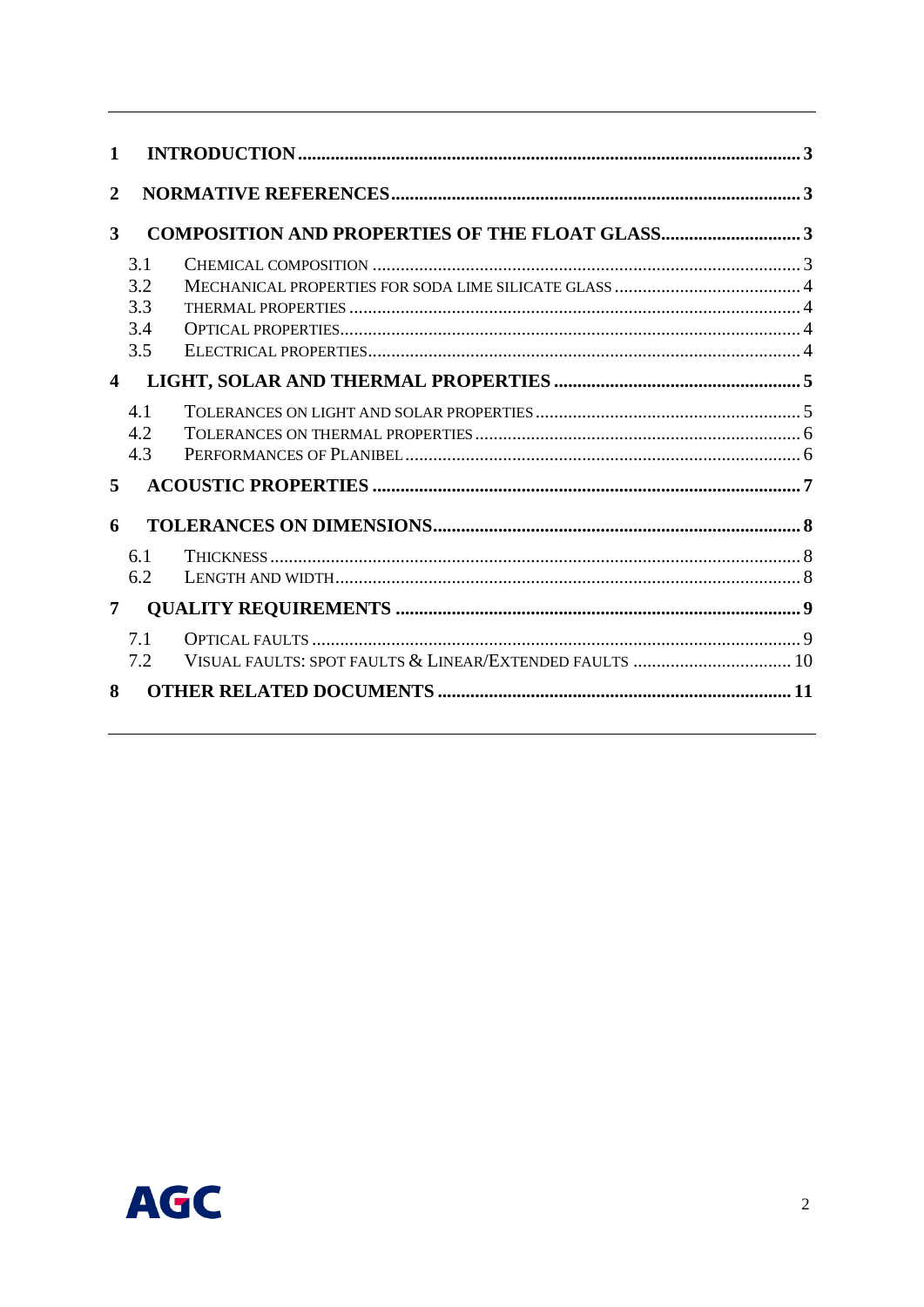# <span id="page-2-0"></span>1 INTRODUCTION

This Technical Datasheet gives information about the range of float glass Planibel: Planibel Clearlite, Planibel Clearvision, Planibel Linea Azzurra, Planibel Azur, Planibel Bronze, Planibel Dark Blue, Planibel Dark Grey, Planibel Green, Planibel Grey and Planibel Privablue.

These information's are related to stock sizes.

## <span id="page-2-1"></span>2 NORMATIVE REFERENCES

Planibel products conform to:

- $\triangleright$  EN 572-1 Glass in building Basic soda lime silicate glass products Part 1: Definitions and general physical and mechanical properties
- $\triangleright$  EN 572-2 Glass in building Basic soda lime silicate glass products Part 2: Float glass
- $\triangleright$  EN 572-9 Glass in building Basic soda lime silicate glass products Part 9: Evaluation of conformity/Product standard

All Planibel products are CE-marked following EN 572-9; CE-Marking declarations are available from [www.agc-yourglass.com/CE.](http://www.agc-yourglass.com/CE)

All Planibel products are produced in factories being ISO 9001 certified.

Also the Planibel products are Cradle to Cradle<sup>TM</sup> bronze certified.

## <span id="page-2-2"></span>3 COMPOSITION AND PROPERTIES OF THE FLOAT **GLASS**

The composition and main properties of the float glass are listed hereunder.

### <span id="page-2-3"></span>3.1 CHEMICAL COMPOSITION

The EN 572-1 defines the magnitude of the proportions by mass of the principal constituents of float glass is as following.

| SiO <sub>2</sub>  | 69 to 74 % |
|-------------------|------------|
| Na <sub>2</sub> O | 10 to 16 % |
| CaO               | 5 to 14 %  |
| MgO               | 0 to 6 %   |
| $Al_2O_3$         | 0 to 3 %   |
| Others            | $0$ to 5 % |

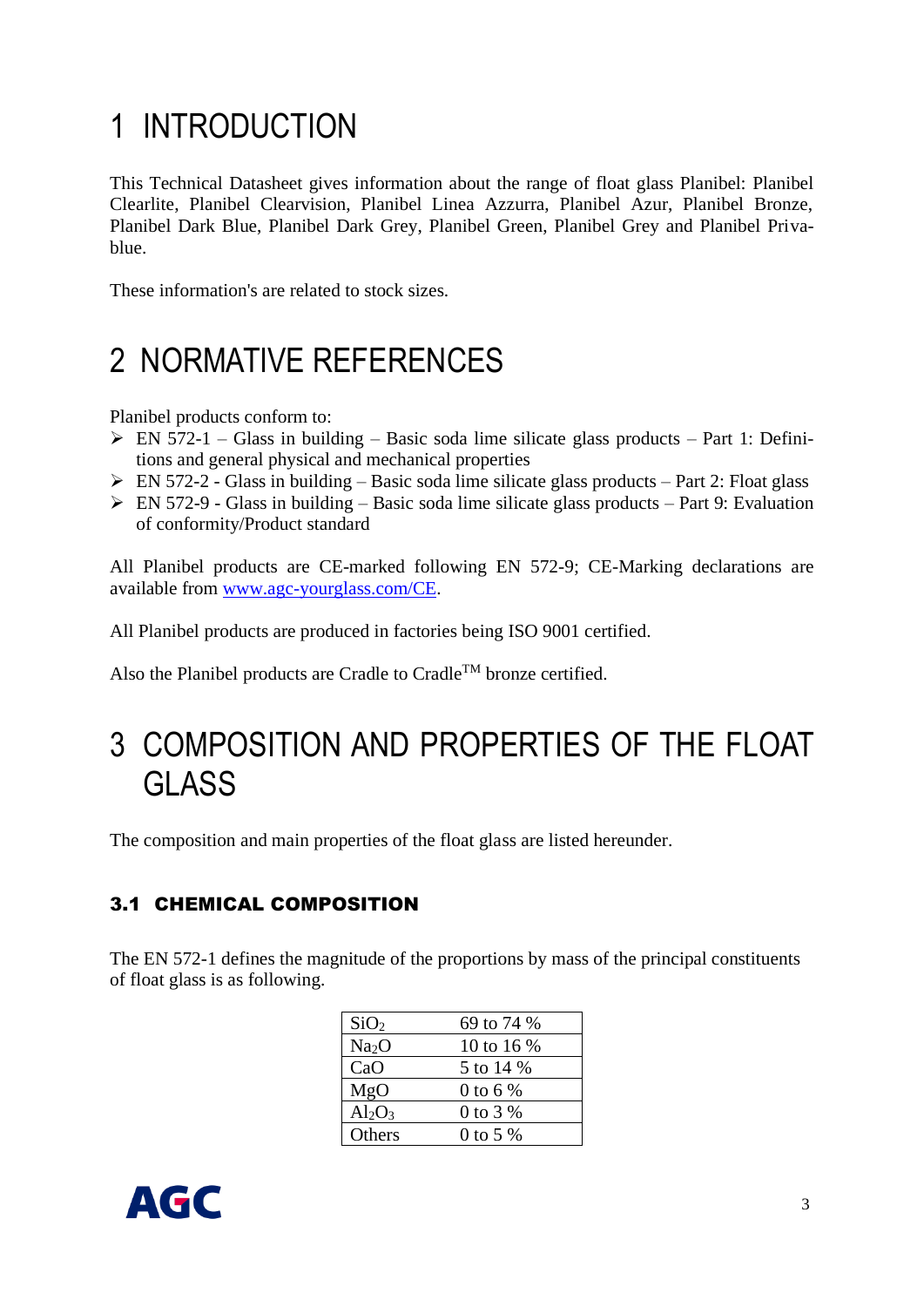### <span id="page-3-0"></span>3.2 MECHANICAL PROPERTIES FOR SODA LIME SILICATE GLASS

- $\triangleright$  Density (at 18°C):  $\rho = 2500 \text{ kg/m}^3$
- $\triangleright$  Young's Modulus (modulus of Elasticity): E = 70 000 N/mm<sup>2</sup>
- $\triangleright$  Poisson Ratio:  $\mu = 0.2$
- $\triangleright$  Shear Modulus: G = E/ [2 (1+v)]  $\approx$  29 166 N/mm<sup>2</sup>
- ➢ Hardness (Knoop): 6 GPa (according ISO 9385)
- $\triangleright$  Hardness (Mohs): 5-6
- $\triangleright$  Characteristic bending strength: 45 N/mm<sup>2</sup>
- ➢ Resistance against temperature differential and sudden temperature change 40 K (Generally accepted value that is influenced by edge quality and glass type)

#### <span id="page-3-1"></span>3.3 THERMAL PROPERTIES

- $\triangleright$  Softening temperature T<sub>so</sub>:  $\approx$  725 °C
- $\triangleright$  Working temperature T<sub>w</sub>:  $\approx 1030$  °C
- $\triangleright$  Fusion temperature T<sub>f</sub>  $\approx 1300$  °C to 1600 °C
- $\triangleright$  Linear expansion coefficient:  $\alpha = 9.10^{-6}$ /K (between 20° and 300°)
- $\triangleright$  Specific heat capacity: Cp = 720 J/(kg.K)
- $\triangleright$  Emissivity of glass without coating:
	- Normal emissivity  $\varepsilon_n = 0.89$
	- Corrected emissivity  $\epsilon = 0.837$

### <span id="page-3-2"></span>3.4 OPTICAL PROPERTIES

- $\triangleright$  Refractive index N to visible radiation (380 to 780 nm):
	- air/glass: 0,67
	- glass/air: 1,50 at 589,3 nm

#### <span id="page-3-3"></span>3.5 ELECTRICAL PROPERTIES

- $\triangleright$  Specific resistance: 5.10<sup>7</sup>  $\Omega$  m at 1 000 Hz and 25<sup>o</sup>C
- $\triangleright$  Dielectric constant: 7.6 at 1 000 Hz and 25 °C

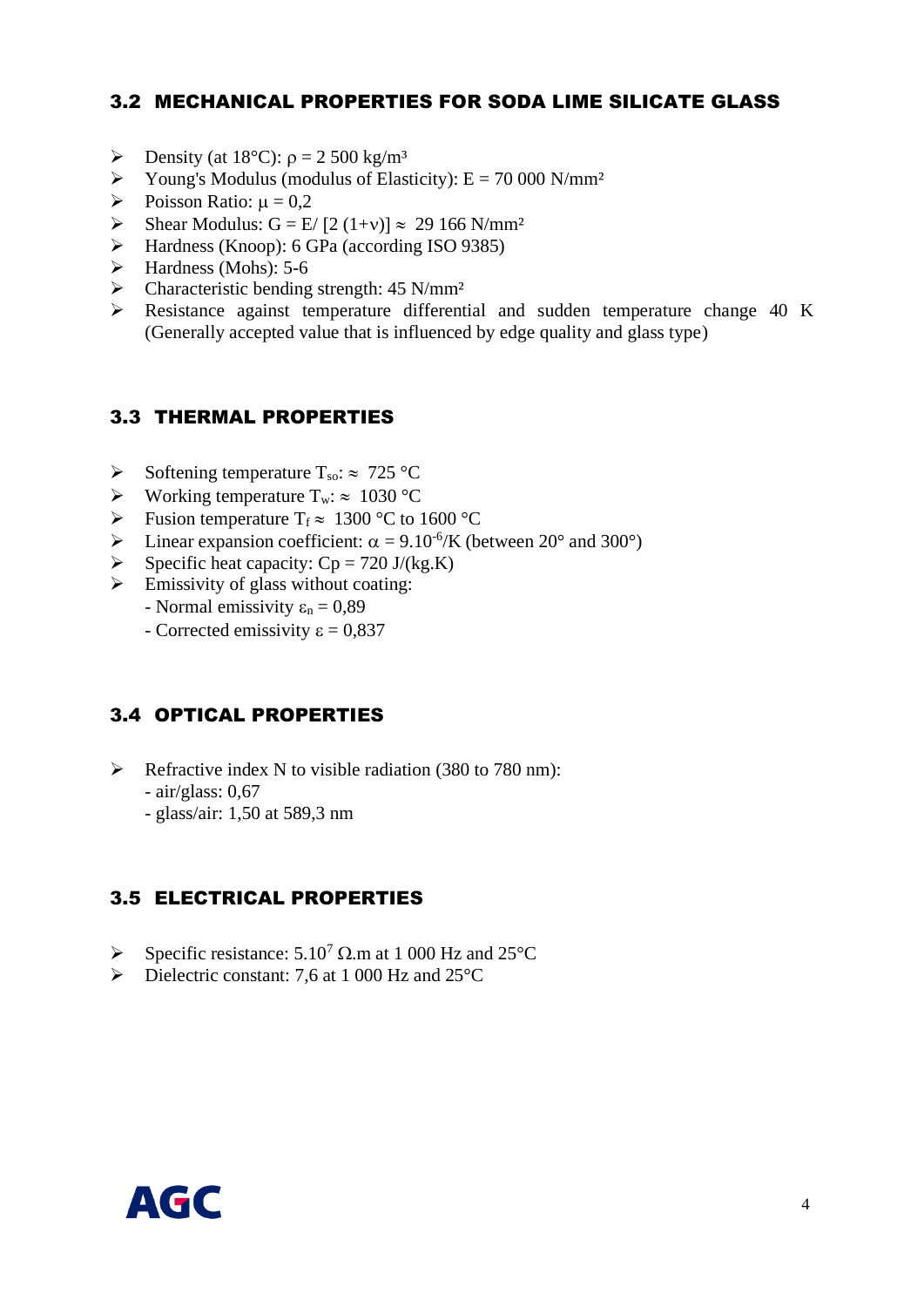# <span id="page-4-0"></span>4 LIGHT, SOLAR AND THERMAL PROPERTIES

### <span id="page-4-1"></span>4.1 TOLERANCES ON LIGHT AND SOLAR PROPERTIES

The light and solar properties are calculated using spectral measurement that conforms with standards EN 410. The following properties are given:

- $\triangleright$  LT ( $\tau_v$ ): Light transmission
- $\triangleright$  LR ( $\rho_v$ ): Light reflection
- $\triangleright$  DET ( $\tau_e$ ): Direct energy transmission
- $\triangleright$  ER ( $\rho_e$ ): Energy reflection
- $\triangleright$  EA ( $\alpha_e$ ): Energy absorption external
- $\triangleright$  SF (g): Solar factor
- $\triangleright$  SC: Shading coefficient

The tolerances on the values LT, LR, DET, ER are +/- 3 %.

Notes: they are no direct tolerances on SF, SC and EA as these values are calculated from the previous ones.

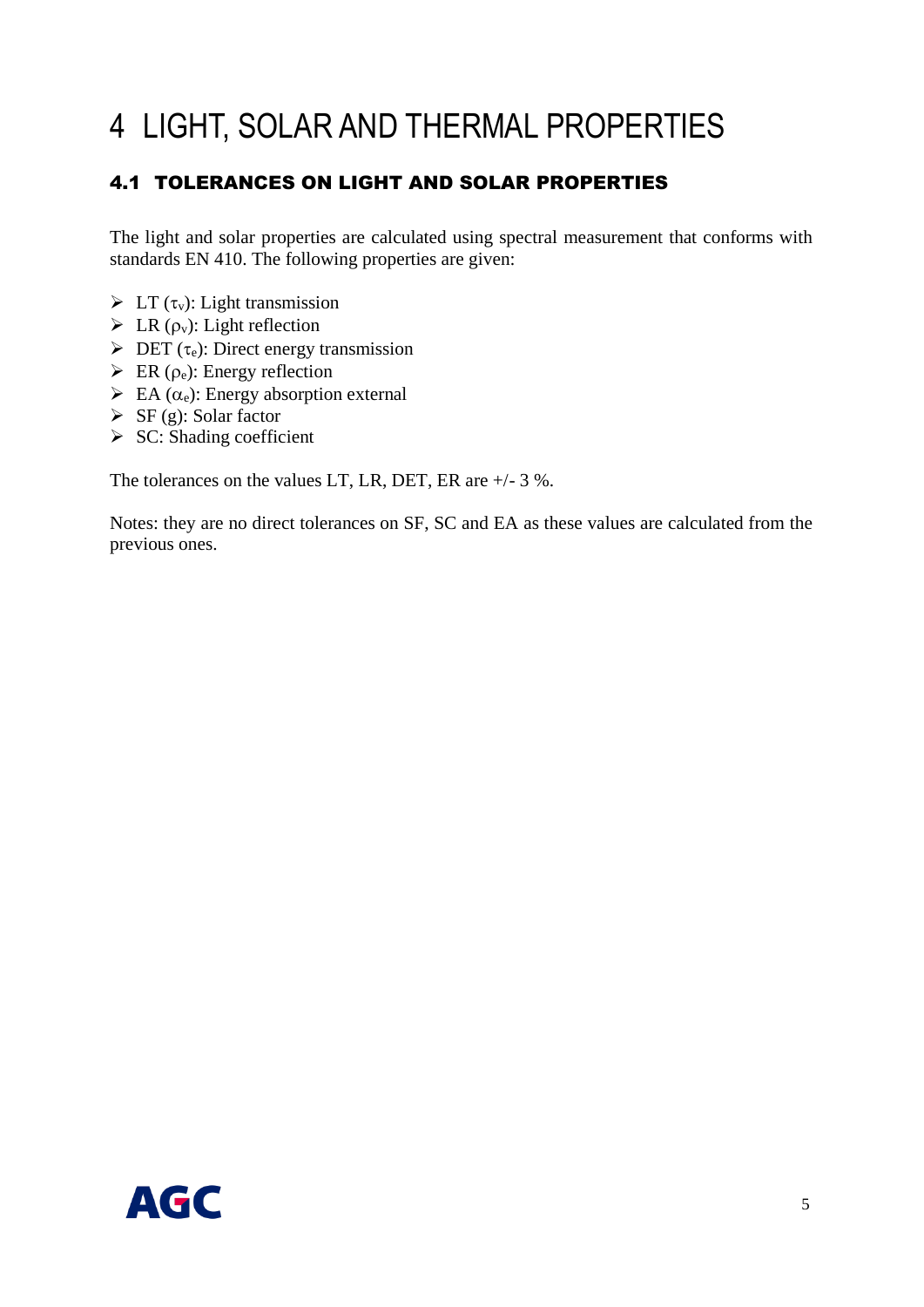





### <span id="page-5-0"></span>4.2 TOLERANCES ON THERMAL PROPERTIES

The thermal transmittance Ug  $(W/m^2K)$  is calculated according EN 673. The emissivity measurement complies with EN 673 and EN 12898.

Note: Planibel have no emissivity (normal emissivity  $\varepsilon_n = 0.89$ ).

### <span id="page-5-1"></span>4.3 PERFORMANCES OF PLANIBEL

The table lists the light, solar and thermal properties of the Planibel products of 6 mm thickness. For other thicknesses, see AGC [Glass Configurator.](https://www.agc-yourglass.com/configurator/en)

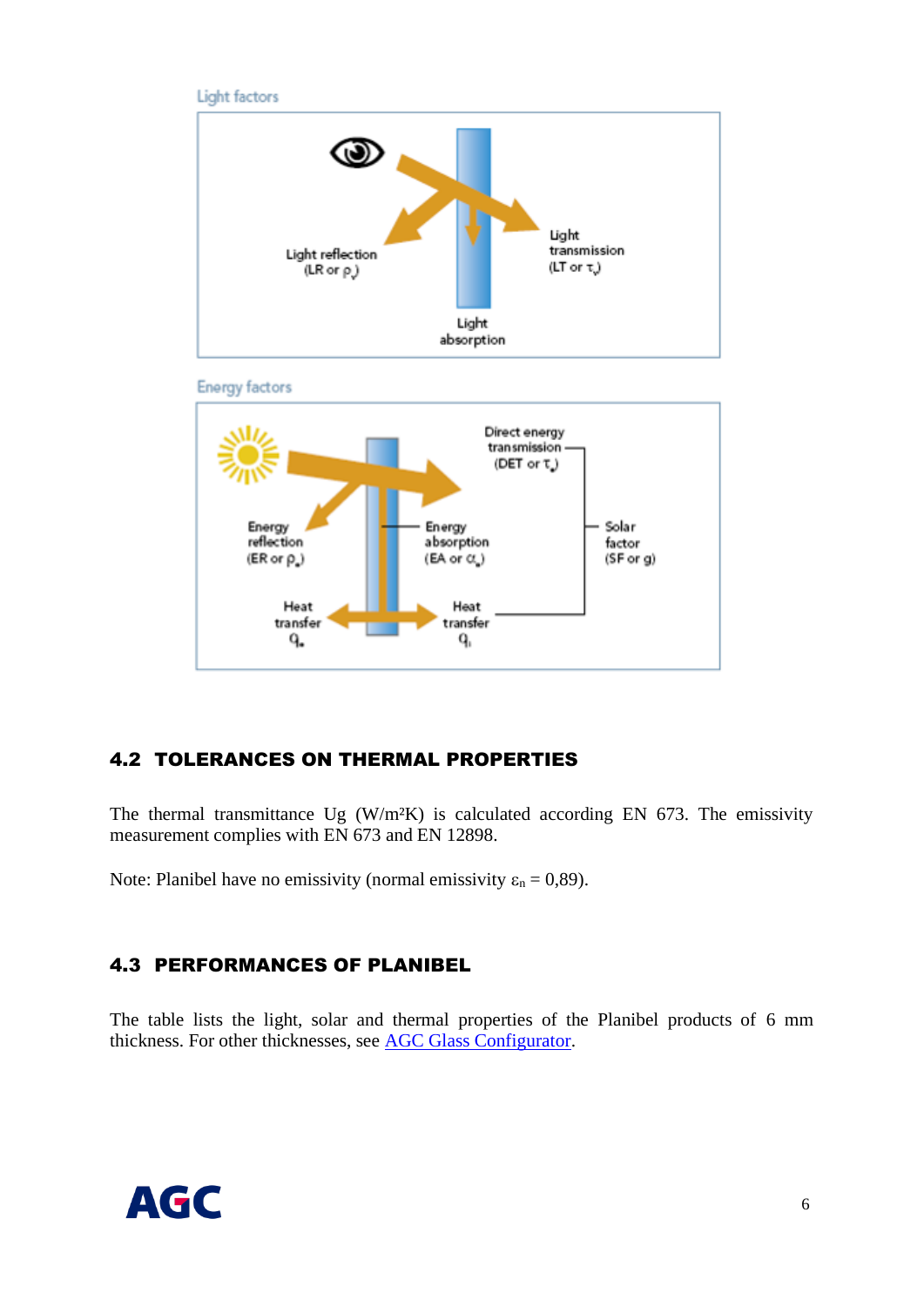|                              | $\tau_{\rm V}$ | ρv | Тe | $\rho_e$                | <b>SF</b> | $\epsilon_{\rm n}$ |
|------------------------------|----------------|----|----|-------------------------|-----------|--------------------|
| 6 mm Planibel Clearlite      | 89             | 8  | 85 | 8                       | 86        | 0,89               |
| 6 mm Planibel Clearvision    | 92             | 8  | 90 | 8                       | 91        | 0,89               |
| 6 mm Planibel Bronze         |                | 5  | 50 | 5                       | 60        | 0,89               |
| 6 mm Planibel Green          | 73             | 7  | 45 | 6                       | 57        | 0,89               |
| 6 mm Planibel Grey           |                | 5  | 44 | 5                       | 56        | 0,89               |
| 6 mm Planibel Dark Grey      |                | 4  | 9  | 4                       | 29        | 0,89               |
| 6 mm Planibel Azur           |                | 7  | 52 | 6                       | 62        | 0,89               |
| 6 mm Planibel Dark Blue      |                | 6  | 41 | 5                       | 53        | 0,89               |
| 6 mm Planibel Privablue      |                | 5  | 20 | $\overline{\mathbf{5}}$ | 38        | 0,89               |
| 6 mm Planibel Linea Azzurra* |                | 8  | 82 | 7                       | 85        | 0.89               |

\*For comparison only. This product is available as from 8 mm. See **AGC** [Glass Configurator.](https://www.agc-yourglass.com/configurator/en)

## <span id="page-6-0"></span>5 ACOUSTIC PROPERTIES

The table lists the acoustic properties.

|                 | Rw(C, Ctr)   | $Rw + C$ | $Rw + Ctr$ |
|-----------------|--------------|----------|------------|
| $3 \text{ mm}$  | $29(-2, -5)$ | 27       | 24         |
| 4 mm            | $30(-2, -4)$ | 28       | 26         |
| $5 \text{ mm}$  | $30(-1, -2)$ | 29       | 28         |
| 6 mm            | $31(-2,-3)$  | 29       | 28         |
| 8 mm            | $32(-1, -2)$ | 31       | 30         |
| $10 \text{ mm}$ | $34(-2,-3)$  | 32       | 31         |
| $12 \text{ mm}$ | $35(-2,-3)$  | 33       | 32         |

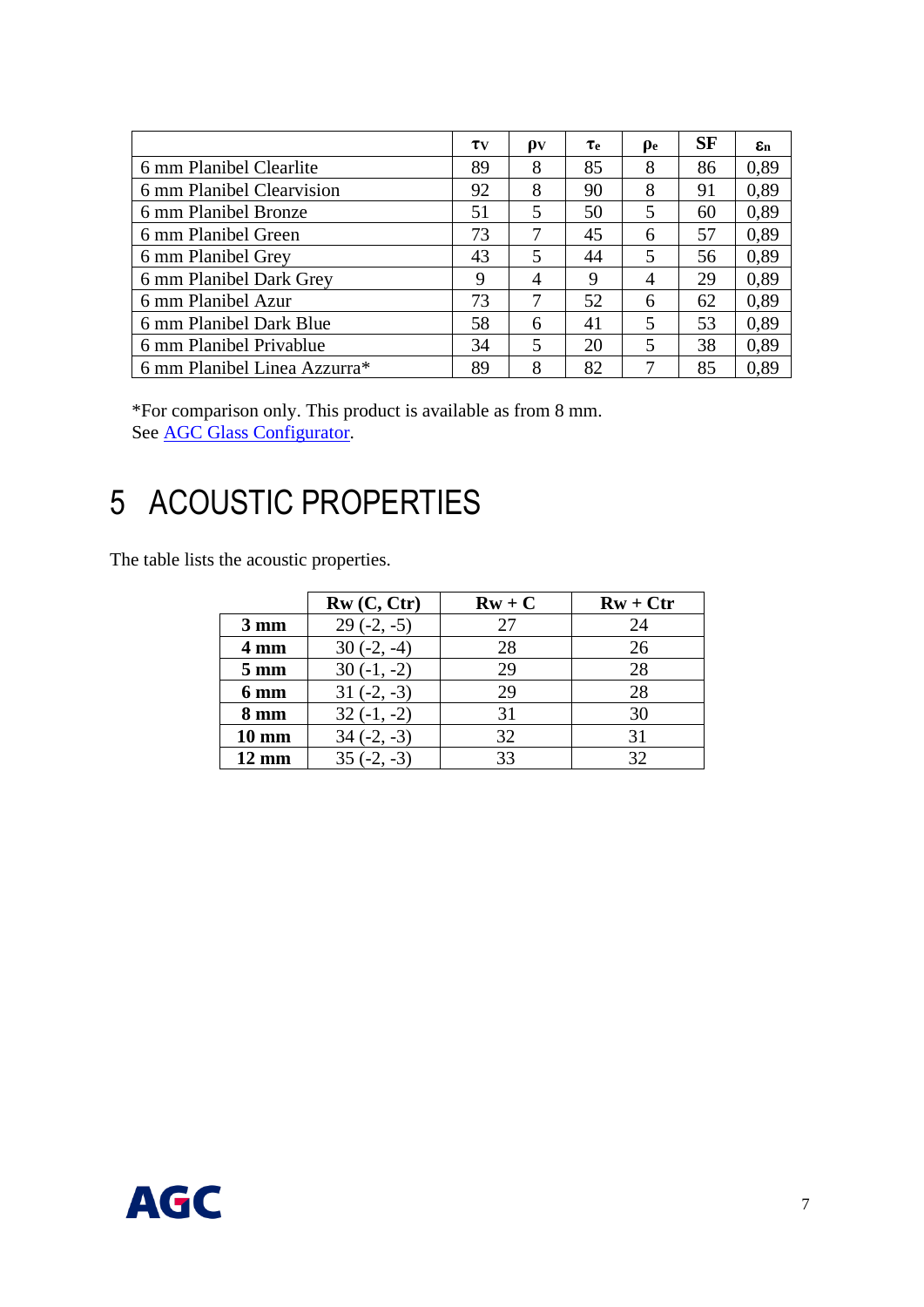# <span id="page-7-0"></span>6 TOLERANCES ON DIMENSIONS

## <span id="page-7-1"></span>6.1 THICKNESS

The actual thickness shall be the average of for measurements, taken to the nearest 0,01 mm, one taken at the center of each side.

The actual thickness rounded to the nearest 0,1mm shall not vary from the nominal thickness by more than the tolerances shown in the table (according to EN 572-2).

|                          |                   | Dimensions in millimetres |
|--------------------------|-------------------|---------------------------|
| <b>Nominal thickness</b> | <b>Tolerances</b> |                           |
| 2                        | ± 0,2             |                           |
| 3                        | ± 0,2             |                           |
| 4                        | ± 0,2             |                           |
| 5                        | ± 0,2             |                           |
| 6                        | ± 0,2             |                           |
| 8                        | ± 0,3             |                           |
| 10                       | ± 0,3             |                           |
| 12                       | ± 0,3             |                           |
| 15                       | ± 0,5             |                           |
| 19                       | ± 1,0             |                           |
| 25                       | ± 1,0             |                           |

Table 1 - Tolerances on nominal thickness

### <span id="page-7-2"></span>6.2 LENGTH AND WIDTH

The tolerances *t* on nominal dimensions length H and width B are respectively  $\pm$  3 mm and  $\pm$ 2 mm.



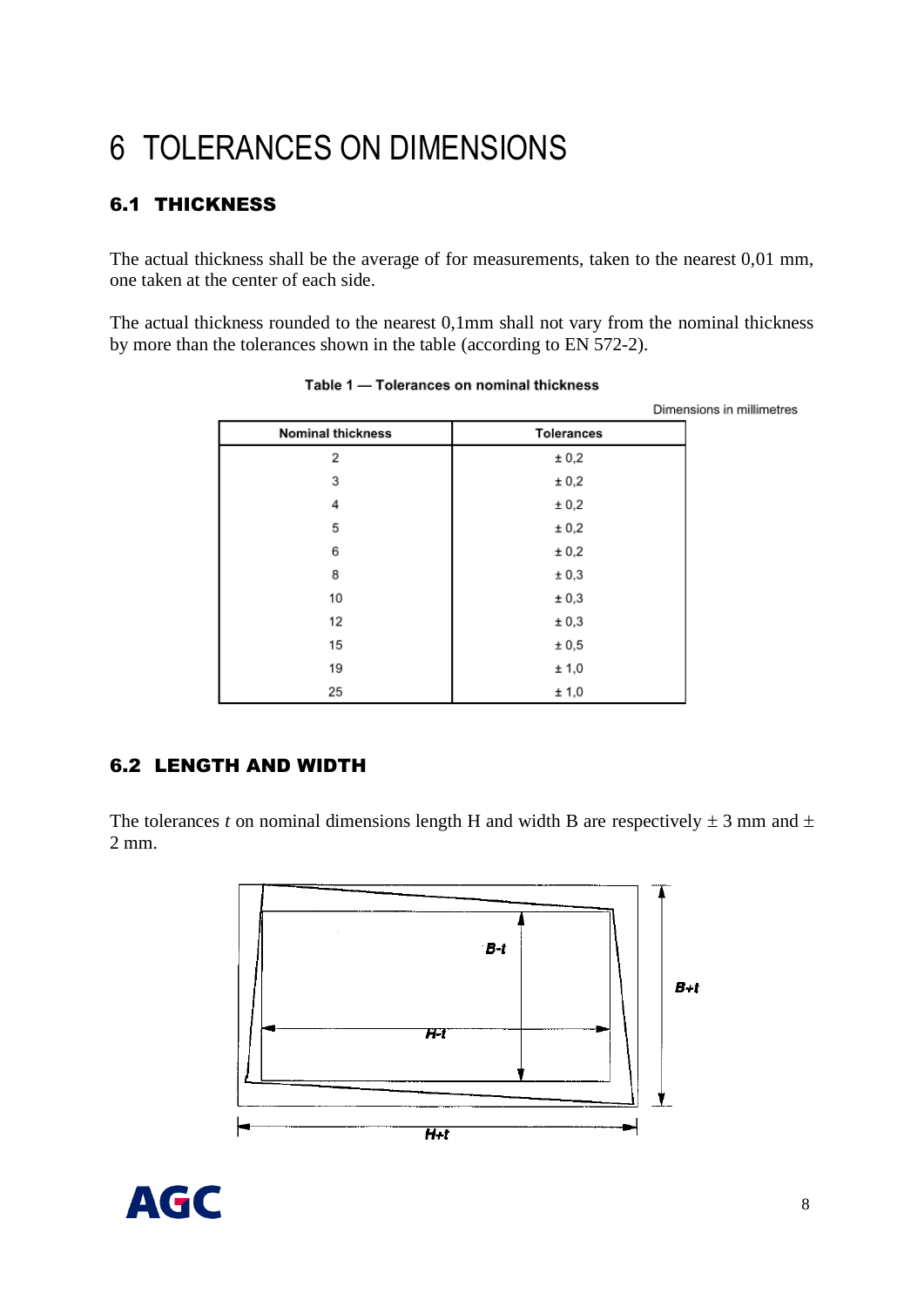The limit of squareness is described by the difference between diagonals. The difference is maximum 5 mm.

## <span id="page-8-0"></span>7 QUALITY REQUIREMENTS

Some defects can appear in the float glass; to evaluate these defects, the following definitions, methods of measurement and acceptance levels apply.

### <span id="page-8-1"></span>7.1 OPTICAL FAULTS

### **7.1.1 DEFINITION**

**Optical faults**: faults which lead to distortions in the appearance of objects observed through the glass.

### **7.1.2 METHODS OF OBSERVATION AND MEASUREMENTS**

See EN 572-2 § 5.2.1.

## **7.1.3 ACCEPTANCE LEVELS**

When viewed under the conditions of observation in 5.2.1 the angle a at which there is no disturbing distortion shall not be less than the appropriate critical viewing angle given in the table.

| Thickness        | Angle $\alpha$ in Zone | Angle $\alpha$ in Zone |  |
|------------------|------------------------|------------------------|--|
|                  |                        |                        |  |
|                  | Degrees                | degrees                |  |
| $2 \text{ mm}$   | 45                     | 40                     |  |
| 3 mm and greater | 50                     | 45                     |  |

Theses values could be 5° lower if there are measured in the zone corresponding to 100mm from the edges parallel to the drawing line in a jumbo size.

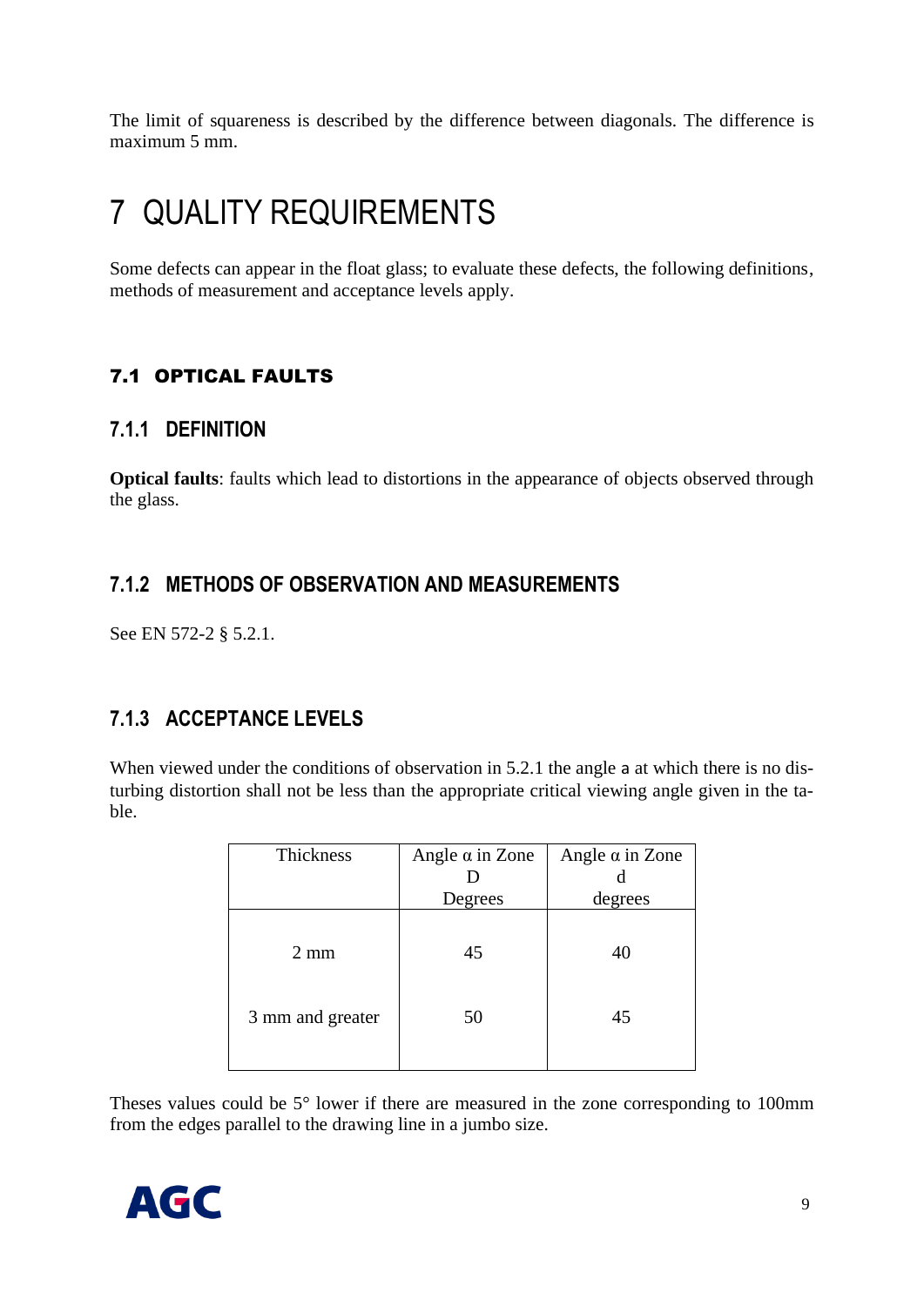### <span id="page-9-0"></span>7.2 VISUAL FAULTS: SPOT FAULTS & LINEAR/EXTENDED FAULTS

### **7.2.1 DEFINITIONS**

**Visual faults**: faults which alter the visual quality of the glass. They are spot faults and linear/extended faults.

**Spot faults**: spot fault is a nucleus, which is sometimes accompanied by a halo of distorted glass. The dimension of a spot fault is measured accordingly to the annex A of EN572-2: 2012. The dimension of a spot fault comprising a nucleus with a halo is approximately obtained by multiplying the dimension of the nucleus by a factor of 3.

**Linear/extended faults**: Faults which can be on or in the glass, in the form of deposits, marks or scratches that occupy an extended length or area.

### **7.2.2 SPOT FAULTS**

#### 7.2.2.1 METHODS OF OBSERVATION AND MEASURMENTS

The number and dimensions of the spot faults and relate to the four categories as shown in the table.

| Category | Dimension of spot faults (mm) |
|----------|-------------------------------|
|          | $> 0.6$ and $\leq 1.5$        |
|          | $> 1.5$ and $\leq 3.0$        |
|          | $>$ 3,0 and $\leq$ 9,0        |
|          | $\sim$ 0 0                    |

#### 7.2.2.2 ACCEPTANCE LEVELS FOR STOCK SIZES (PLF)

The allowable numbers of the categories of faults for stock sizes (PLF) are shown in the following table.

The word "average" is intended to indicate a cumulative average over at least 20 T.

| Category | Average per pane | <b>Maximum per pane</b>  |
|----------|------------------|--------------------------|
|          | any number       | any number               |
|          |                  |                          |
|          | J.O              |                          |
|          | 0.05             | 1, but faults that cause |
|          |                  | breakage are not allowed |